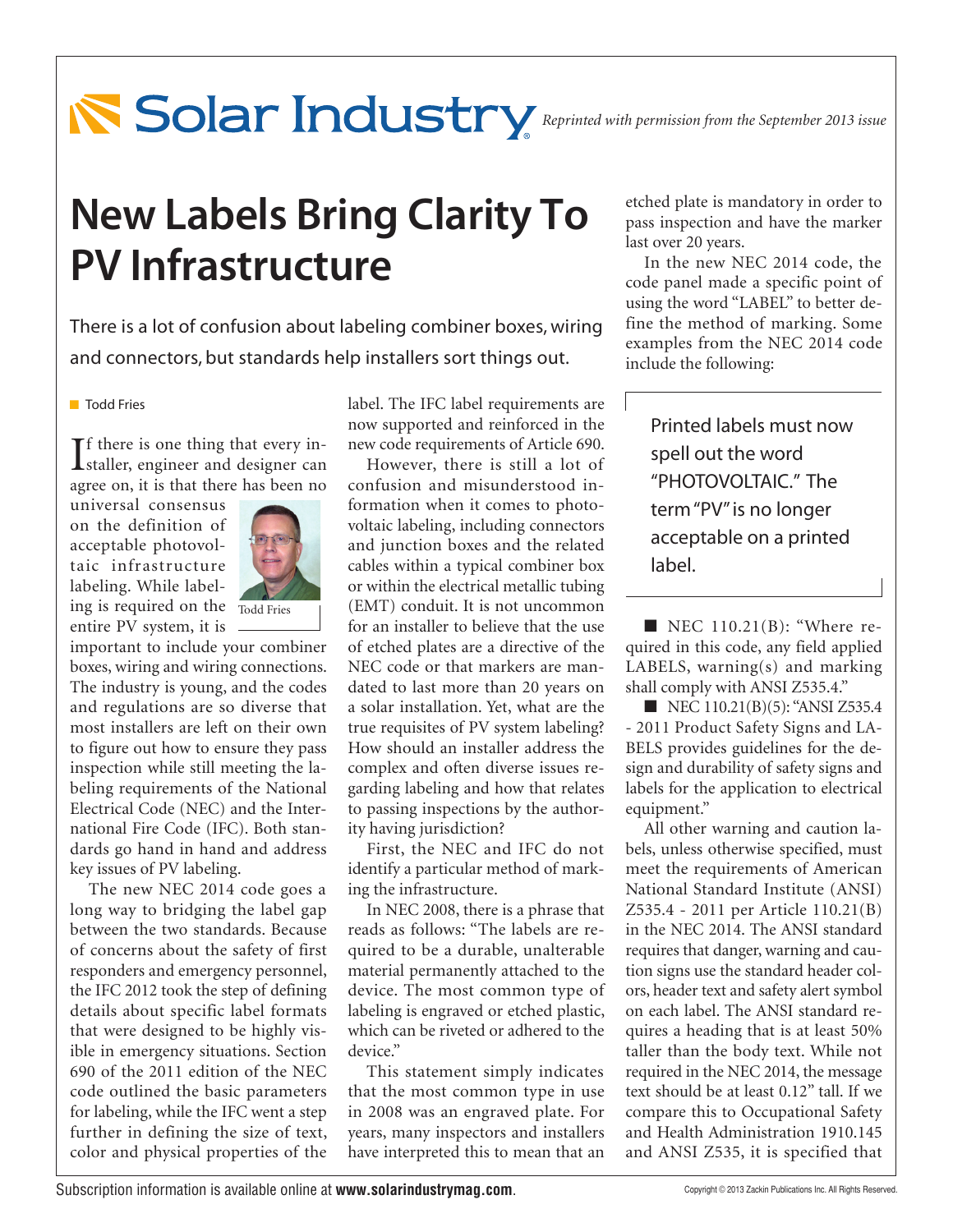signs must be visible at a safe viewing distance from the hazard. They also recommend the use of safety alert symbols where applicable.

In the NEC 2011 code, the label shown in Figure 1, which would typically be applied to a combiner box or enclosure, is currently acceptable.

伱 **WARNING** ELECTRICAL SHOCK HAZARD<br>IF A GROUND FAULT IS INDICATED, NORMALLY GROUNDED CONDUCTORS MAY BE UNGROUNDED AND ENERGIZED

#### *Figure 1*

In the NEC 2014 code, the format of this same label would look as shown in Figure 2.



#### *Figure 2*

The text is the same. The only difference is that the second label is designed based on the requirements of ANSI Z535.4.

The orange header color serves to satisfy the new code requirements when approving installations. On the one hand, this appears to make the work of labeling more complex. However, it also allows the market to now provide a variety of labeling packages that are pre-made for use by installers, cutting time and costs out of the process.

Continuing with the junction box, Article 690.35(F) states that a PV power source shall be labeled at each junction box, combiner box or disconnect where energized; ungrounded circuits may be exposed during service.

In addition, Article 110.27(C) requires that a label also be placed on the combiner box based on the fact that any guarded locations that contain exposed live parts shall be marked with conspicuous warning

signs forbidding unqualified persons to enter, as shown in Figure 3.

**A WARNING** 

### **TURN OFF PHOTOVOLTAIC AC DISCONNECT PRIOR TO WORKING INSIDE PANEL**

#### *Figure 3*

Finally, Article 690.17(E) requires a warning label on the combiner box or enclosure if the terminals of the disconnect may be energized in the open position. Remember that your combiner box may be energized from both sides by the other combiner boxes around it. The label includes an additional warning regarding the DC voltage and solar array, as shown in Figure 4.



#### *Figure 4*

There is a new label in the NEC 2014 code that indirectly affects the labeling of the combiner boxes. There are now some labels that are defined specifically within the standard that do not conform to the ANSI standard and, instead, follow IFC guidelines. These labels have specific warnings that require high visibility and, in some cases, reflectivity.

One new and very important requirement is found in NEC690.56(B), which specifies the need for a "rapid shutdown" switch. This switch, when activated, is required to reduce voltage to 30 VDC within 10 seconds inside the building and within 10 feet from the array.

The rapid shutdown switch is required to have a reflective label that reads "PHOTOVOLTAIC SYSTEM EQUIPPED WITH RAPID SHUT-DOWN" printed with 3/8" tall white letters on a red background. This label would be applied to a separate breaker or switch that comes after the utility meter and connects directly to the combiner boxes, which would be used if the system has a battery backup system. If the installation does not include a battery backup system, the label will be applied to the main AC disconnect. Future equipment will most likely be designed to enable the shutdown of the system as required in the new code. This label would be applied to that equipment.

As mentioned earlier, many inspectors and installers believe the use of an etched plate is required in order to pass inspection and that the marker must last for 20 years. In the new NEC 2014 code, the language was modified to include the word "LA-BEL" within the code as follows:

■ NEC 110.21: "The LABEL shall be suitable for the environment where it is installed."

This means that the label should be designed to withstand the outdoor elements but does not specify a time period.

So, what does that mean for customers, designers or municipalities that seem fixed on having a 20-year rating for labels used on field-marked equipment? First, there is no drawback to using an engraved plate, but an installer needs to be aware that most phenolics are not ultraviolet (UV) rated for outdoor use. Engraved plates can be costly and have limitations when it comes to meeting the requirements of the most recent standards - which now include reflectivity.

The new standards are written to allow an installer to pick from a variety of identification methods. For instance, the IFC 2012 says that the materials used for marking shall be reflective, weather resistant and suitable for the environment.

As mentioned, certain labels do not have to conform to the ANSI standards and some labels need to have reflective characteristics. The NEC and IFC actually go one step further in distinguishing critical labels needed